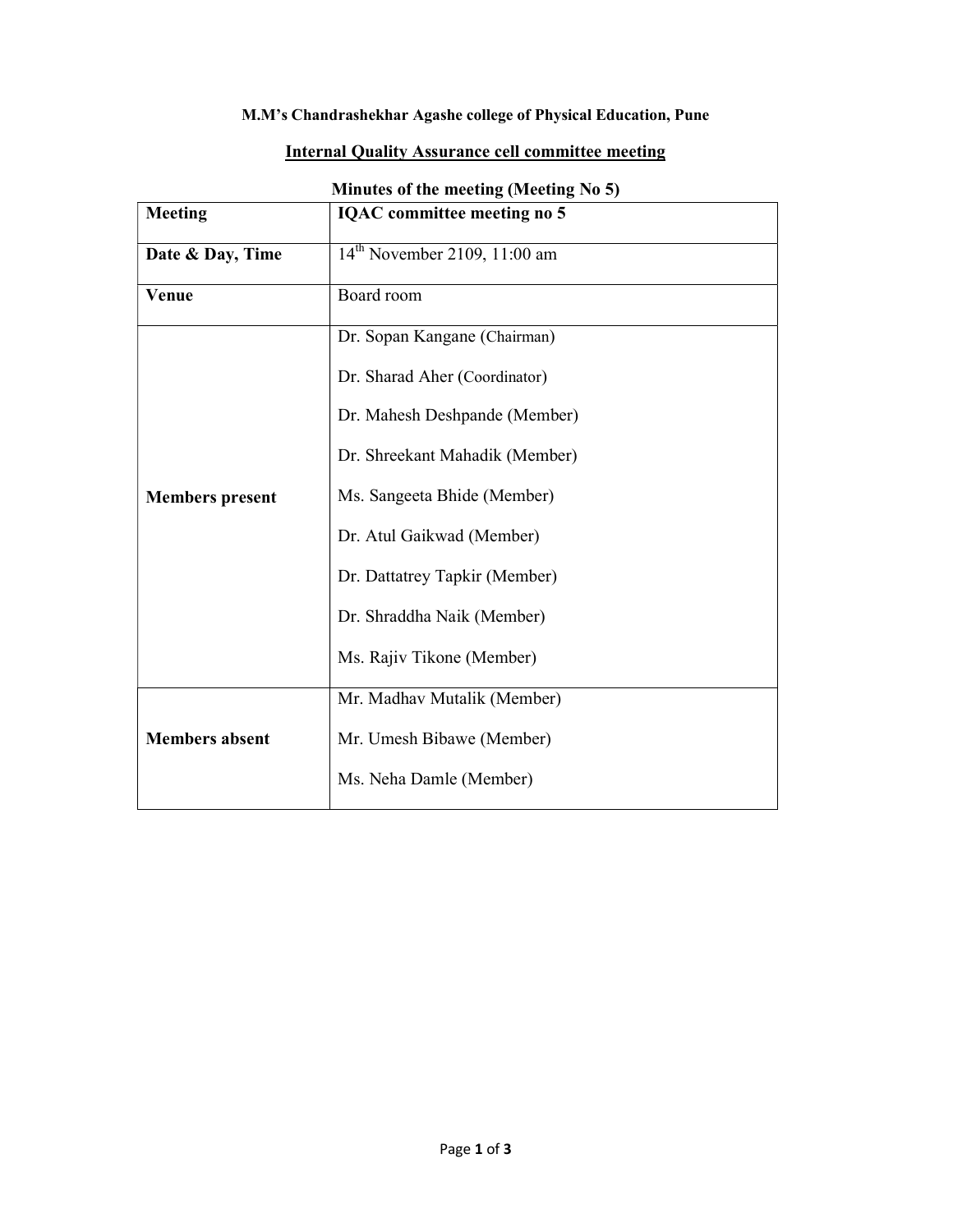| Agenda                                            | <b>Discussion</b>                                                | <b>Action/decision</b>                                               |
|---------------------------------------------------|------------------------------------------------------------------|----------------------------------------------------------------------|
|                                                   | Agenda 1- Confirmation of previous minutes of meeting            |                                                                      |
|                                                   | The minute of previous                                           | 1. The minutes were discussed and                                    |
|                                                   | meeting were discussed                                           | approved.                                                            |
|                                                   | and confirmed. All the                                           |                                                                      |
|                                                   | decisions and action                                             |                                                                      |
|                                                   | taken were reviewed.                                             |                                                                      |
|                                                   | Agenda 2- Approving and finalizing Vision, mission and Objective |                                                                      |
|                                                   | The previous and                                                 | 2. It was suggested to draw vision                                   |
|                                                   | proposed vision and                                              | and mission with respect to motto of                                 |
|                                                   | mission was presented.                                           | the institution. Use high sounding                                   |
|                                                   | Objectives of the                                                | words. Vision and mission both                                       |
|                                                   | institution were                                                 | should be in paragraph. Reconstruct                                  |
|                                                   | presented                                                        | the mission and use <i>enhancing</i>                                 |
|                                                   |                                                                  | scholarship word in place of provide                                 |
|                                                   |                                                                  | scholarship.                                                         |
|                                                   |                                                                  | 3. In objectives it was suggested that                               |
|                                                   |                                                                  | systematize continuous assessment                                    |
|                                                   |                                                                  | process to be removed as it is not                                   |
|                                                   |                                                                  | thought to be institution objective.                                 |
| Agenda 3- Discussion on prospective plan (5years) |                                                                  |                                                                      |
|                                                   | Five year prospective                                            | 4. In academic it was suggested to                                   |
|                                                   | plan (Short and long                                             | include curriculum studies. Add a                                    |
|                                                   | term) was presented and                                          | cell listing faculty members affiliated                              |
|                                                   | discussed on following                                           | to various state/universities sponsors'                              |
|                                                   | points                                                           | institution related to curricula                                     |
|                                                   | Academic                                                         | designing at various levels. Work on                                 |
|                                                   | Research<br>$\bullet$                                            | collaboration with foreign                                           |
|                                                   | Extension'<br>$\bullet$                                          | universities including teacher/student<br>exchange. Include creating |
|                                                   | Infrastructure                                                   | 'literature in Marathi' in academic.                                 |
|                                                   | Student support<br>٠                                             | 5. In Research exclude creating                                      |
|                                                   | Governance                                                       | 'literature in Marathi' from                                         |
|                                                   |                                                                  | research. Mend ways to appreciate                                    |
|                                                   |                                                                  | good research work which motivates                                   |
|                                                   |                                                                  | students to take good research work                                  |
|                                                   |                                                                  | 6. In extension it was suggested to                                  |
|                                                   |                                                                  | specify all points. Include long term                                |
|                                                   |                                                                  | plan for special population. Include                                 |
|                                                   |                                                                  | TET program planning.                                                |
|                                                   |                                                                  | 7. Infrastructure should include                                     |
|                                                   |                                                                  | construction of swimming pool.                                       |
|                                                   |                                                                  | 8. In student support it was suggested                               |
|                                                   |                                                                  | that canteen must have innovative                                    |
|                                                   |                                                                  | practices.                                                           |
|                                                   |                                                                  | 9. Governance should mention                                         |
|                                                   |                                                                  | different working committees in                                      |
|                                                   |                                                                  | institution/college with names of                                    |
|                                                   |                                                                  | member staff/student.                                                |

 $\overline{\phantom{a}}$